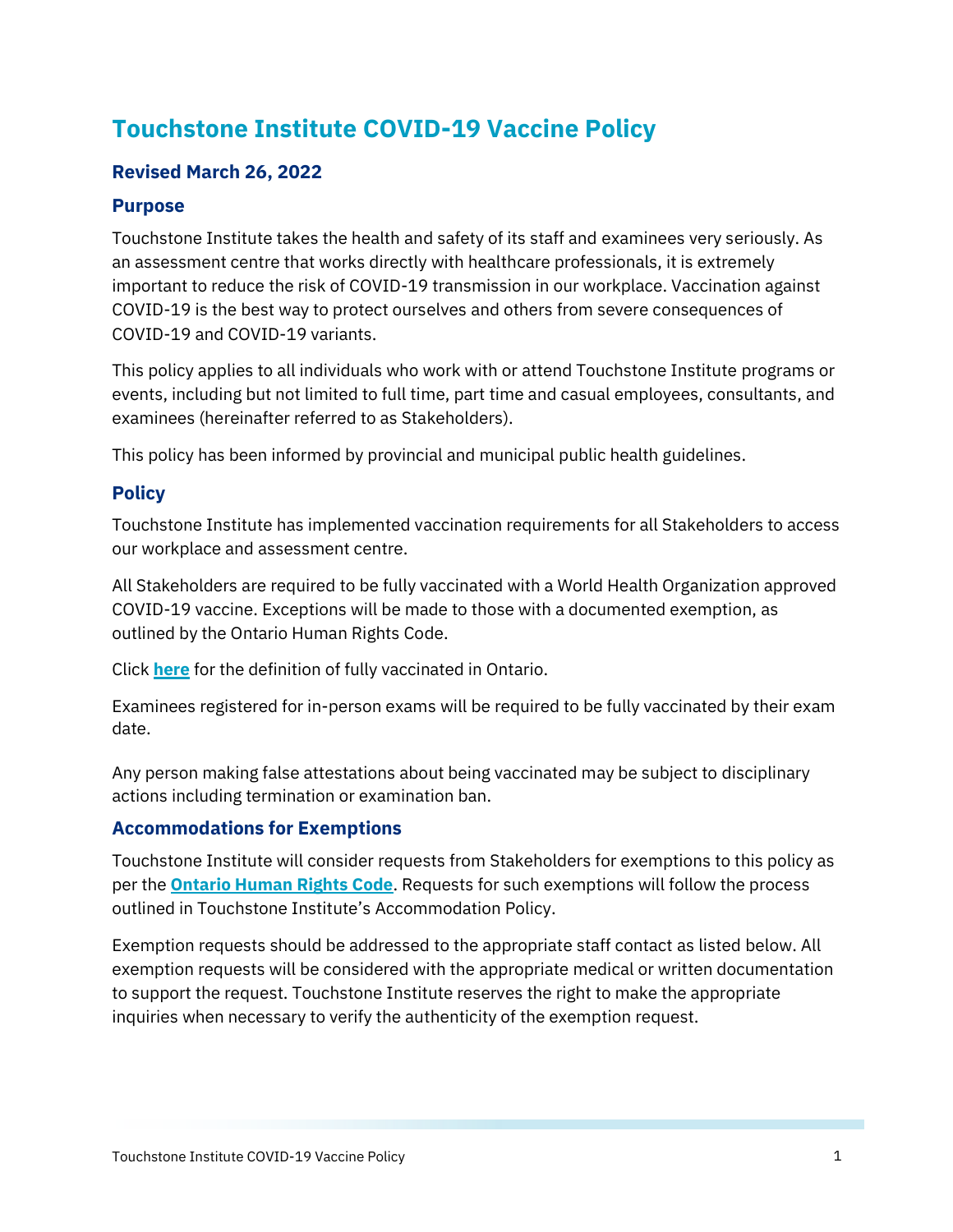# **Ongoing COVID-19 Safety Protocols**

COVID-19 safety protocols will continue to be implemented at Touchstone Institute's offices and assessment centre, and may include:

- COVID-19 screening upon arrival
- Mandatory masking for all Stakeholders
- Additional PPE (gloves, gowns, face shields) available upon request
- Physical distancing where possible
- Increased sanitization of frequently touched surfaces
- Improved building ventilation and air circulation

# **COVID-19 Vaccine Information & Support**

Touchstone Institute is committed to providing fact-based information and resources for Stakeholders regarding the Health Canada and World Health Organization approved COVID-19 vaccines.

- → **[Ontario's Vaccination Program](https://covid-19.ontario.ca/covid-19-vaccines-ontario?gclid=CjwKCAjw1JeJBhB9EiwAV612yzmSDI3V0wKSZwcL9NxU8S3mtmCbUeLZjo5i82q16cHvlVW2iPo5JBoCrR4QAvD_BwE&gclsrc=aw.ds)** Information regarding **[COVID-19 vaccine safety](https://covid-19.ontario.ca/covid-19-vaccine-safety)**, potential side effects and **[how to book an appointment](https://covid-19.ontario.ca/book-vaccine/)**.
- → **[Health Canada's Ask the Experts Video Series](https://www.canada.ca/en/health-canada/services/video/ask-experts-covid-19-vaccines.html)** Medical experts answer common questions about the COVID-19 vaccines, including information about testing and trials, vaccine safety and how COVID-19 vaccines work.
- → **City of Toronto [COVID-19: About the Vaccines](https://www.toronto.ca/home/covid-19/covid-19-protect-yourself-others/covid-19-vaccines/covid-19-about-the-vaccines/)** Information on how COVID-19 vaccines were developed and approved, risks and side effects and effects of vaccines on populations including pregnant women, children and people with health conditions
- → **COVID-[19 and Ontario's Human Rights Code](http://www.ohrc.on.ca/en/news_centre/covid-19-and-ontario%E2%80%99s-human-rights-code-%E2%80%93-questions-and-answers)** Questions & Answers
- → **[World Health Organization COVID-19 Mythbusters](https://www.who.int/emergencies/diseases/novel-coronavirus-2019/advice-for-public/myth-busters)**

### **Privacy Considerations**

Individual vaccination status of employees will be used strictly to mitigate the health-related risks of COVID-19 as outlined in this policy. Stakeholder vaccination information will be protected in accordance with Ontario's Freedom of Information and Protection of Privacy Act.

When collecting information about a Stakeholder's vaccination status:

Vaccination information will be kept in a secure manner and shared only with staff members who require information for recruitment, staffing and planning purposes

### **Duration and Review**

COVID-19 is an ongoing concern. The organization may update and revise this policy at any time, without notice.

This policy is in effect until such time as the organization chooses to discontinue it.